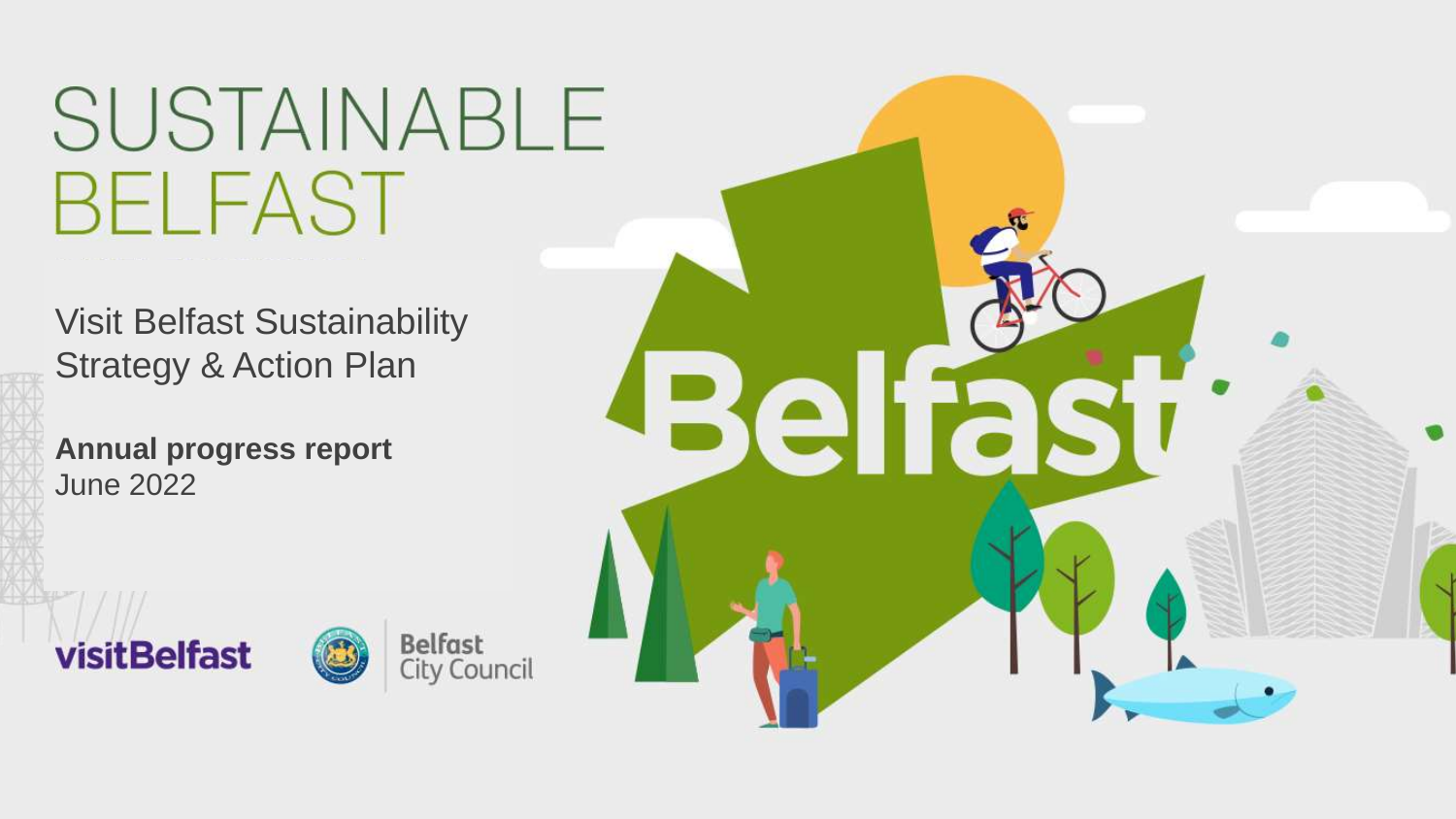# **Our Policy**

## 1. Our Organisation

- Reduce the environmental impact of our business and look for better, greener and more sustainable ways of working
- Build sustainability capacity within Visit Belfast and empower our employees
- Support and improve employee health and wellbeing
- Procure goods and services more sustainably
- Maximise the social and economic impacts of Visit Belfast's activities to deliver sustainable and inclusive growth

## 2. Our Industry

• Champion sustainability within our industry – encouraging collaboration, catalysing innovation and improvement

## 3. Our Visitors and Clients

- Promote sustainable choices and experiences and positively influence the actions of visitors
- Work with our B2B clients (event organisers, tour operators and cruise lines) to make sustainable business easy

## 4. Our City

- Generate and manage year-round visitors to Belfast in a way which is sensitive to the environment and communities
- Promote Belfast as an accessible, inclusive and sustainable destination for all

# **visitBelfast**

## **Our Commitments**

Our ten commitments are aligned to eight of the 17 UN sustainable goals.









wstainable and inclusive growth

|                            | TI |  |
|----------------------------|----|--|
| $\blacktriangleright$<br>œ |    |  |





inerate and manage yea ay which is sensitive to the



romote Belfast as an

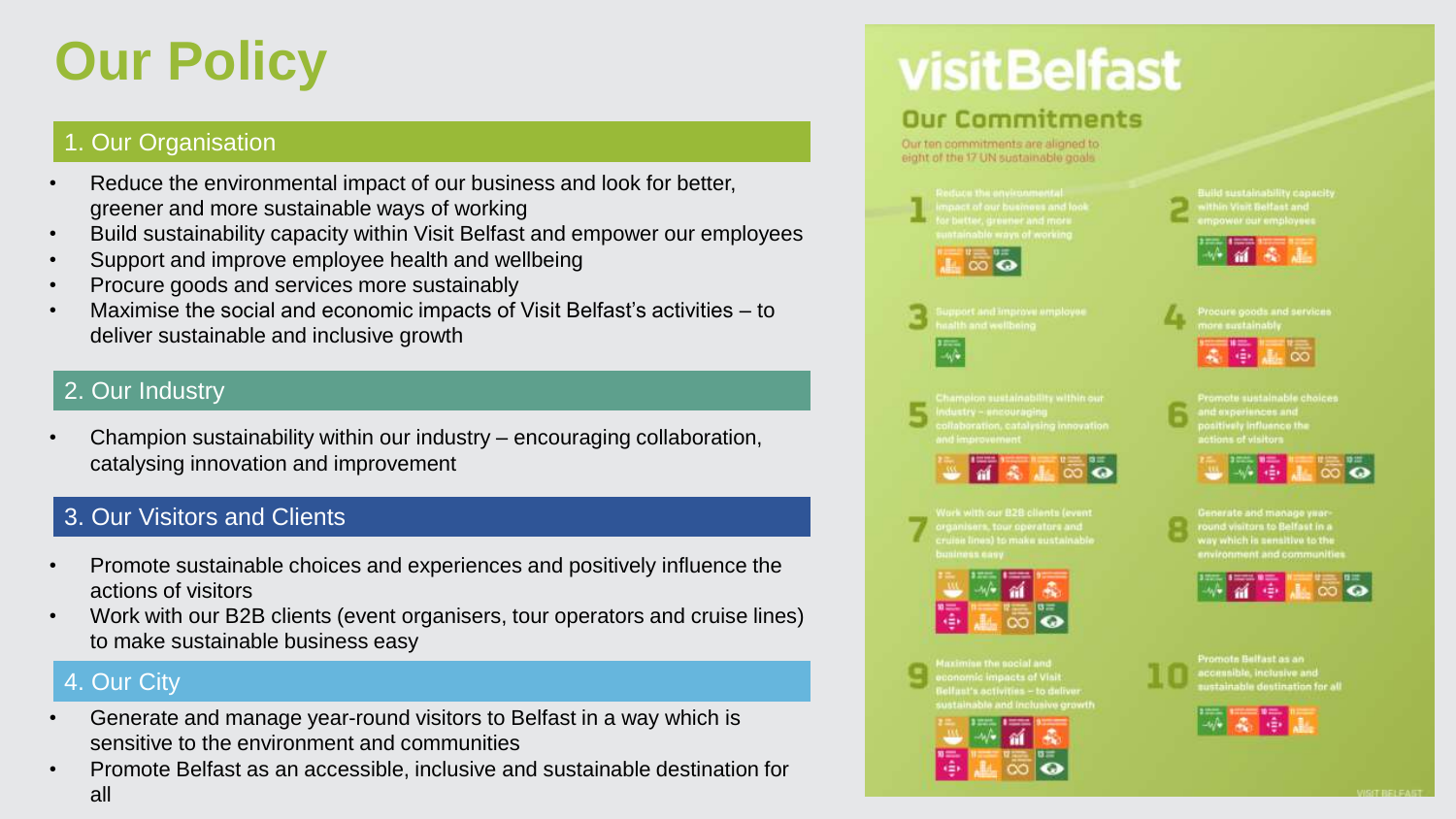# **Our Organisation**

| What we are doing                                                                                                                                                                                                                                                                                                                                                                                                                                                                                                                                           | Where we are going                                                                                                                                                                                                                           | What we are measuring & reporting                                                                                                                                                 |  |
|-------------------------------------------------------------------------------------------------------------------------------------------------------------------------------------------------------------------------------------------------------------------------------------------------------------------------------------------------------------------------------------------------------------------------------------------------------------------------------------------------------------------------------------------------------------|----------------------------------------------------------------------------------------------------------------------------------------------------------------------------------------------------------------------------------------------|-----------------------------------------------------------------------------------------------------------------------------------------------------------------------------------|--|
| Reduce the environmental impact of our business and look for better, greener and more sustainable ways of working. Procure                                                                                                                                                                                                                                                                                                                                                                                                                                  | goods and services more sustainably                                                                                                                                                                                                          |                                                                                                                                                                                   |  |
| We have updated Visit Belfast's procurement policy and<br>sustainability is now included in all new procurement processes<br>We measure our waste, energy and travel annually<br>We are a certified business and have secured a Green Tourism<br>Award (Bronze)<br>We consider sustainability impact across all operational decisions<br>this includes:<br>Eliminating single use items and reusing resources where<br>possible<br>• Zero food waste at VB events/meetings<br>100% recycled paper across all VB publications<br>Utilizing digital platforms | • We will increase our sustainability<br>performance to achieve a Green Tourism<br>Silver Award in 2023<br>• We will measure the carbon impact of our<br>organisation and develop a carbon<br>reduction roadmap and action plan in 23-<br>24 | • We are measuring and reporting our<br>sustainability performance annually through the<br>Green Tourism certification process which is an<br>independent third party assessment. |  |
| Build sustainability capacity within Visit Belfast. Support and improve employee health and wellbeing.                                                                                                                                                                                                                                                                                                                                                                                                                                                      |                                                                                                                                                                                                                                              |                                                                                                                                                                                   |  |
| All Ville Delfast atalf and the characteristic deliberary of the leadership and controlled a consequence of the control of the control of the control of the control of the control of the control of the control of the contr                                                                                                                                                                                                                                                                                                                              |                                                                                                                                                                                                                                              |                                                                                                                                                                                   |  |

- All Visit Belfast staff are trained in sustainability and it is included in the induction process for new joiners
- We have created a company-wide sustainability team which meets bi-monthly to progress our sustainability plans
- We have created a new sustainability and impact manager position within Visit Belfast
- We have increased flexibility in working hours for staff and introduced Hybrid working 3 days per week for office staff
- To support active travel we have introduced a cycle to work scheme
- We are developing a new 3 year people strategy with a focus on wellness, engagement and sustainability.
- We will prioritize sustainability in all staff training and development plans
- We will work with our Board and funders to undertake a cost of living salary review in 22-23
- We are exploring schemes to incentivise public transport use by staff
- We will publish our sustainability and impact report annually
- We will report on progress against our people strategy to our Board annually

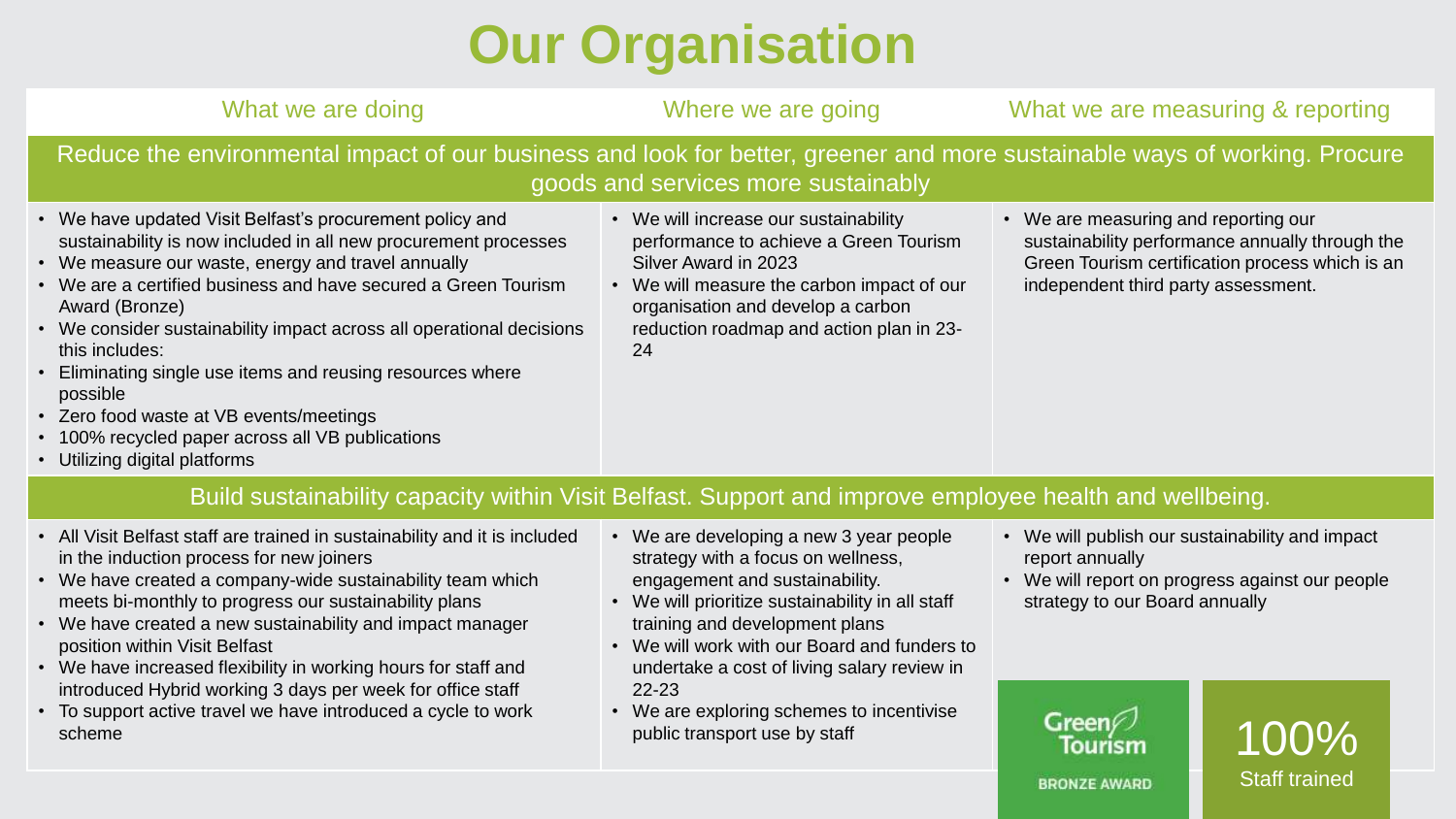# **Our Organisation**

## What we are doing **Where we are going** What we are measuring & reporting

### Maximise the economic and social impact of Visit Belfast's activities

### **Economic impact**

- We generated over **£84m** in economic impact as a result of Visit Belfast's activities in 21-22, playing a key role in supporting tourism recovery post COVID
- We supported **416** tourism businesses during 21-22 through Visit Belfast partnership

### **Social impact**

- We provided a crucial city information service during the pandemic and serviced over **263k enquires**  from residents and visitors
- **38** of Visit Belfast partners are not for profit / social enterprise or charitable organisatons
- We have 7 active Visit Belfast volunteers that have generated **250 Volunteer hours**
- Our staff raised **£2,200** for charitable causes in 22- 23
- We provide a subsidized city box office and ticketing service to support local cultural organisations and events and generated **£774k** in ticket sales
- 16 conferences coming into Belfast in 2022 will have a legacy/impact plan
- We have **10 CSR initiatives** that inbound conferences can support: Group Now, Colin Glen Trust, Restorify, National Trust, Woodland Trust, Ulster Wildlife, NI hospice, Another world Belfast and Keep NI beautiful.
- We will increase our economic impact to **£97m** in 2022-23
- We will increase the number of social enterprise, charity, not for profit, community/ neighbourhood tourism partners represented by Visit Belfast in 22-23
- We will increase our volunteers to **15** in 22-23
- We will increase our **volunteer hours to 400** in 22-23
- Our ambition is to have every inbound conference to Belfast commit to a legacy goal by 2024
- We are launching a fundraising initiative to tackle food waste in business events which will help increase food donations to local charities and raise vital funds for local residents experiencing food insecurity and food poverty. We aim to generate **£10,000** in donations for local food banks in Belfast in 22-23
- Economic impact
- Volunteering hours
- Numbers of volunteers
- Funds raised for social / charitable causes
- Number of community, charity and social enterprises as partners of Visit Belfast
- Impact and legacy outcomes from business events

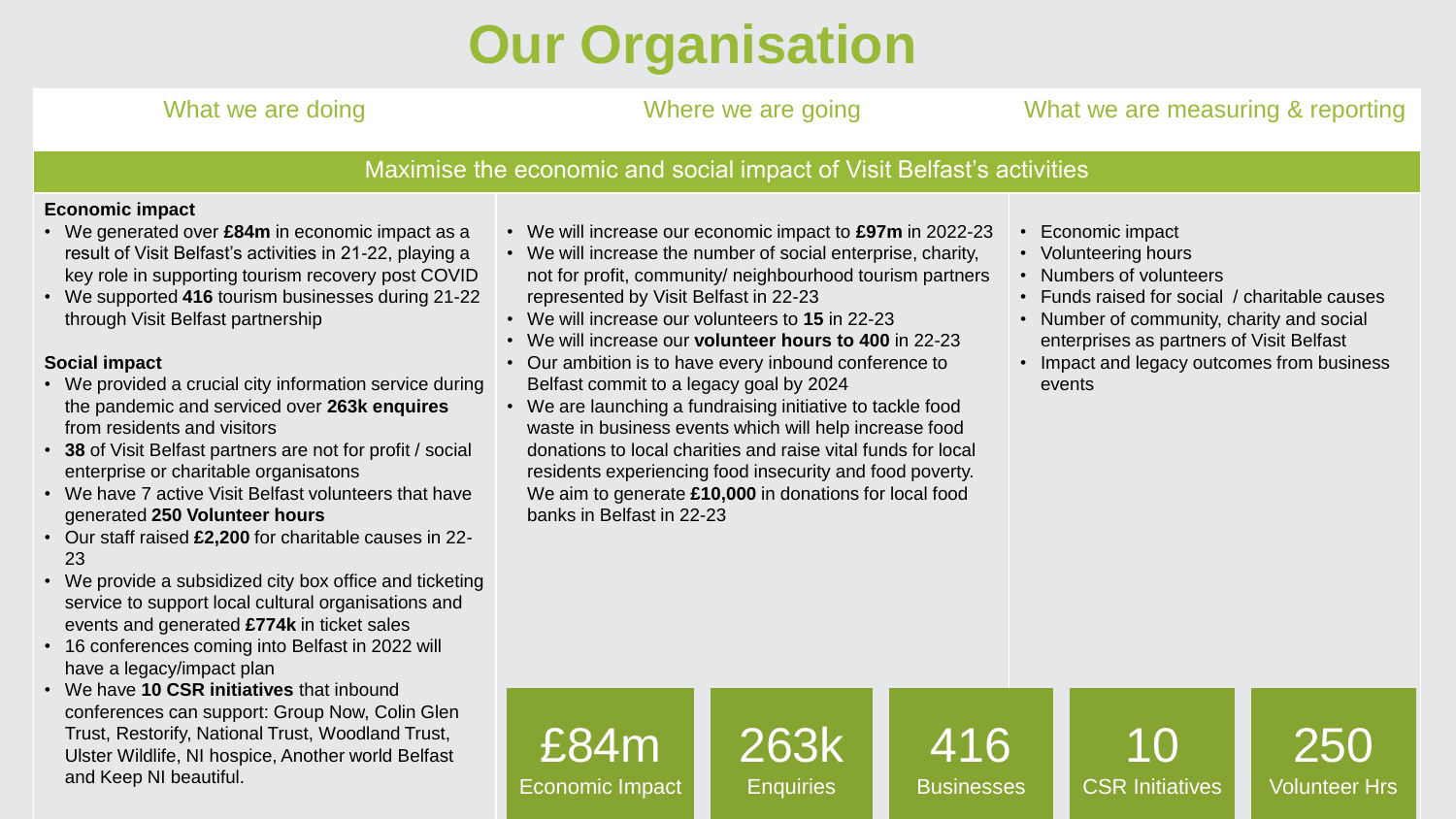# **Our Industry**

What we are doing **Where we are going** What we are measuring & reporting Champion sustainability within our industry – encouraging collaboration, catalyzing innovation and improvement

- We have launched the largest Green Tourism partnership with a city, funded by Belfast City Council and delivered by Visit Belfast to accelerate the sustainability performance of our tourism partners in Belfast.
- We have increased the number of tourism partners committed to sustainable certification by Green Tourism from **6 to 82 businesses**
- We have hosted **7 sustainability webinars** for industry partners during 22-23 in partnership with Green Tourism and GDS
- We were awarded the ABPCO (Association of British Professional Conference Organisers) **Excellence Award for CSR** in recognition of our work to accelerate sustainability performance in our industry.
- We have participated in Visit Britain, BCC, GDS, ABPCO, Meeting Show and All-Ireland sustainability forums to champion sustainability and encourage collaboration
- We increased **supplier scores** in the annual GDS Index from **30% in 2020** to **41.3%** which benchmarks our performance against 73 global cities
- We aim to have **100** tourism businesses committed to Green Tourism certification by 2030
- We will work with **75** businesses to complete their certification process and achieve a Green Tourism Award by June 2023
- **90%** of hotel bedrooms in Belfast to be sustainably certified by 22-23
- We will work with city stakeholders to establish a tourism sustainability taskforce in 2022
- Number of certified tourism businesses in Belfast
- % of hotel bedrooms that are sustainably certified
- Annual GDS supplier sustainability scores
- Positive action and best practice being taken by our industry



90%



41% GDS supplier score (+11% YoY)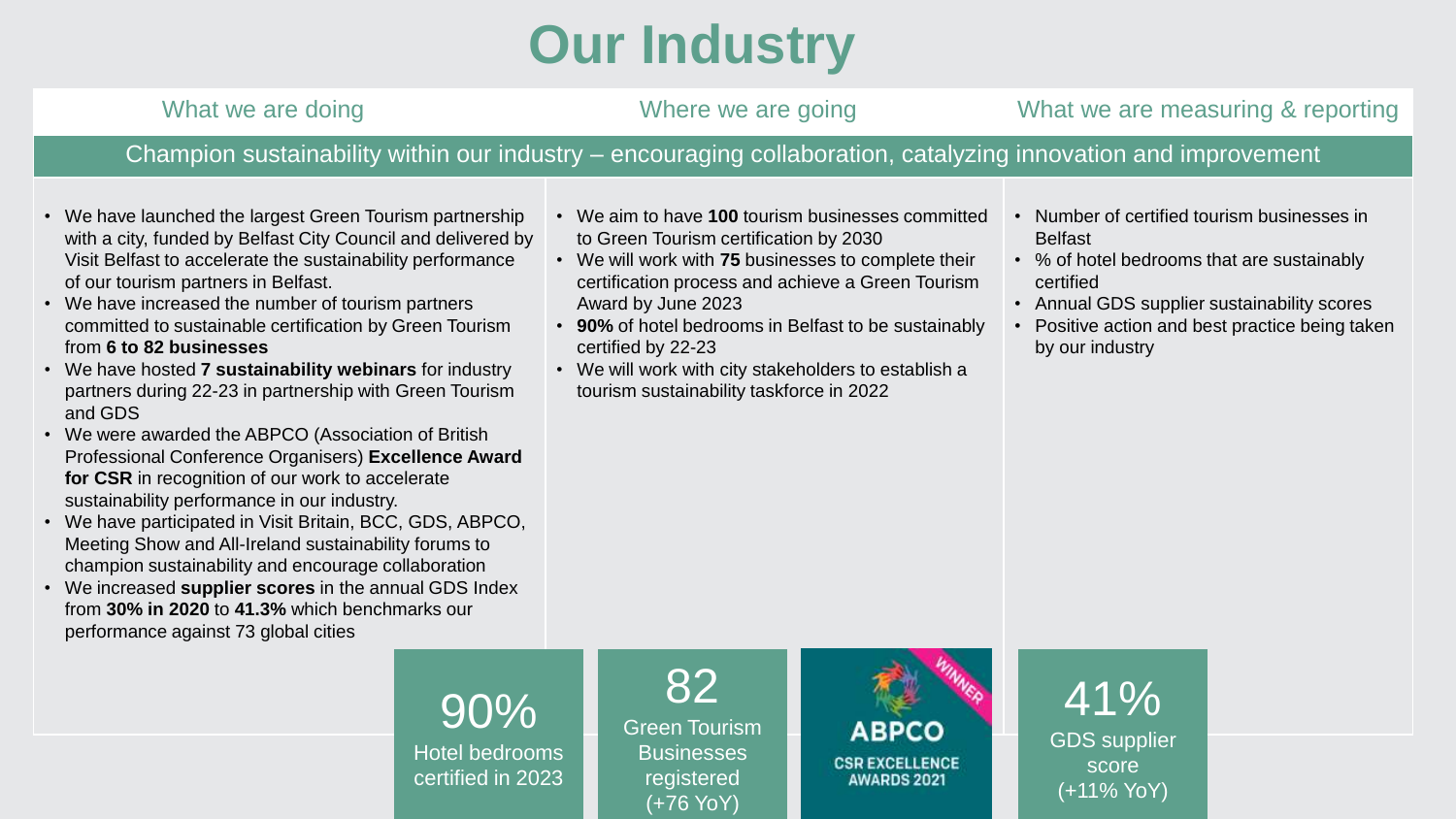# **Our Visitors and Clients**

| What we are doing                                                                                                                                                                                                                                                                                                                                                                                                                                                                                                                                                                                                                                                                                                                                                                                                                                                                                                                                                                                                                                                                                         | Where we are going                                                                                                                                                                                                                                                                                                                                                                                   | What we are measuring & reporting                                                                                                                                                                                                     |  |
|-----------------------------------------------------------------------------------------------------------------------------------------------------------------------------------------------------------------------------------------------------------------------------------------------------------------------------------------------------------------------------------------------------------------------------------------------------------------------------------------------------------------------------------------------------------------------------------------------------------------------------------------------------------------------------------------------------------------------------------------------------------------------------------------------------------------------------------------------------------------------------------------------------------------------------------------------------------------------------------------------------------------------------------------------------------------------------------------------------------|------------------------------------------------------------------------------------------------------------------------------------------------------------------------------------------------------------------------------------------------------------------------------------------------------------------------------------------------------------------------------------------------------|---------------------------------------------------------------------------------------------------------------------------------------------------------------------------------------------------------------------------------------|--|
| Promote sustainable choices and experiences & positively influence the actions of visitors and clients (event organisers,<br>cruise lines and tour operators)                                                                                                                                                                                                                                                                                                                                                                                                                                                                                                                                                                                                                                                                                                                                                                                                                                                                                                                                             |                                                                                                                                                                                                                                                                                                                                                                                                      |                                                                                                                                                                                                                                       |  |
| We have introduced sustainability surveys across our VIC<br>sites to track attitudes towards sustainability and positively<br>influence the actions of visitors and clients<br><b>76%</b> of visitors are interested in sustainability<br>66% of visitors would like to experience local produce,<br>local gifts and local experiences in 21-22<br>Visitors interested in supporting local projects and<br>communities increased from 28% to 48%<br>Visitors interested in reducing the environmental impact of<br>their visit increased from 32% to 49%<br>We have developed a sustainable events framework and<br>resource guide for all inbound event organisers coming to<br><b>Belfast</b><br>20 conferences coming to Belfast in 2022 have<br>committed to a sustainability goal<br>We have created 14 sustainability blogs on Visit Belfast<br>and Meetbelfast.com from green stays to vegan<br>restaurants and active travel to promote and encourage<br>sustainable choices<br>We promote 10 CSR/volunteering initiatives for event<br>organisers and tour operators to support as part of their | • We will work with BCC and TNI to develop and<br>promote sustainable experiences and itineraries<br>• We will develop a cruise sustainability plan in 22-23<br>in partnership with Belfast Harbour and GDS<br>• We will support TNI/BCC to measure the carbon<br>footprint of the destination and tourism/hospitality<br>industry in Northern Ireland and support reduction<br>action plans by 2023 | • We will track visitor attitudes and preferences<br>around sustainability to inform sustainability<br>plans and initiatives<br>• The impact of our interventions<br>• Carbon impact of our industry and reduction<br>roadmap by 2023 |  |
| visit to Belfast<br>We have launched a food waste resource guide for event<br>organisers, hotels and restaurants on stop food waste                                                                                                                                                                                                                                                                                                                                                                                                                                                                                                                                                                                                                                                                                                                                                                                                                                                                                                                                                                       |                                                                                                                                                                                                                                                                                                                                                                                                      |                                                                                                                                                                                                                                       |  |

• **302 trees planted** by Visit Belfast clients

day,

Visitors interested in sustainability

Conferences with sustainability goal

Trees planted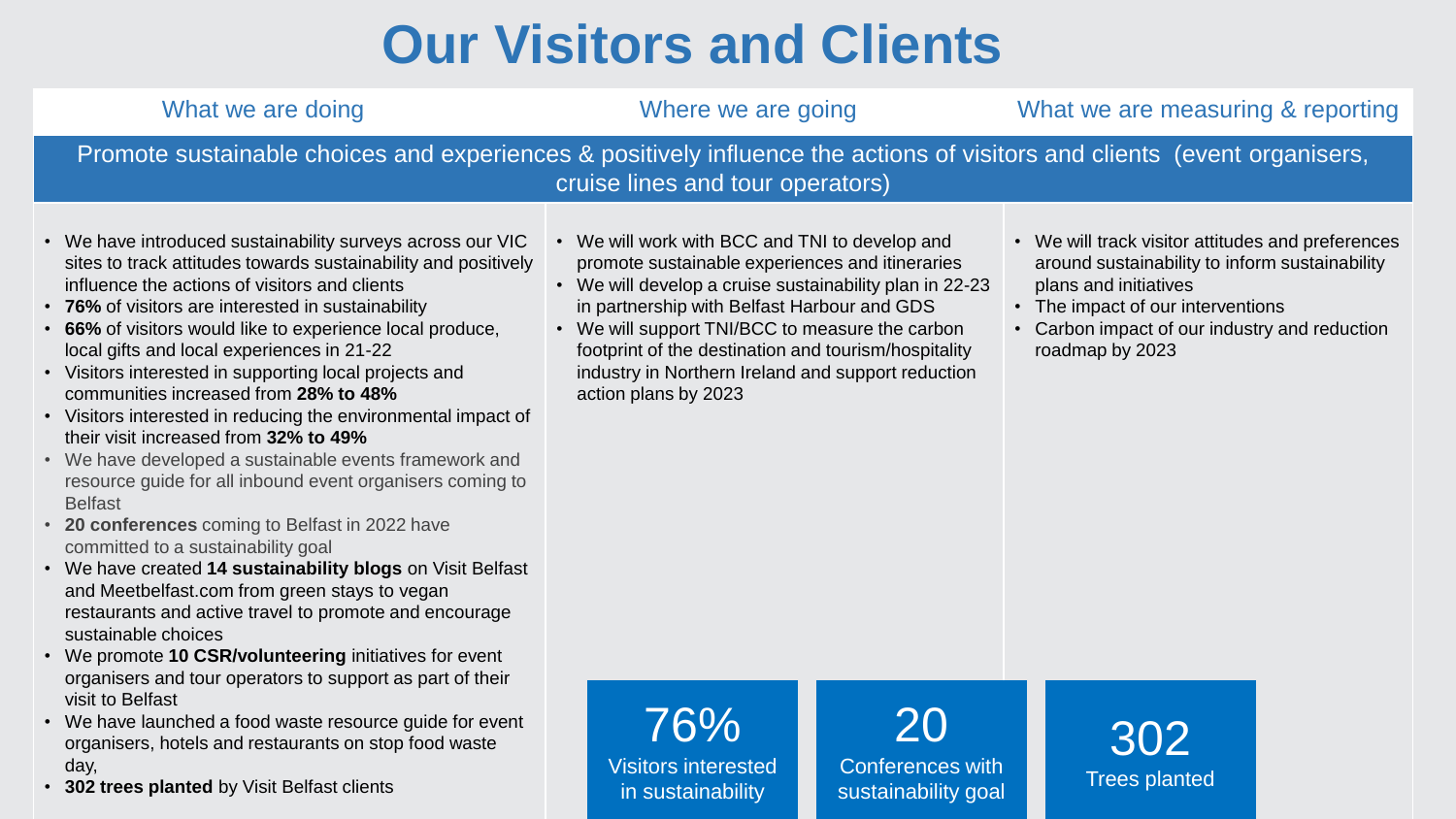# **Our City**

## What we are doing **Where we are going** What we are measuring & reporting

## Generate and manage year-round visitors to Belfast in a way which is sensitive to the environment and communities

- We have a tourism barometer to track capacity in the city and incoming visitors across conferences, cruise calls and leisure visitors
- **83%** of conferences in 2022 are midweek and **48%** take place in the shoulder season (Jan-Mar / Sept–Nov)
- **37%** of VB visitor enquiries are for regional destinations outside of Belfast
- We are working to influence visitors to extend their stay **56%** said that their visit to BWC would encourage them to stay longer
- We have worked with cruise lines and National trust to support visitor management during the cruise season
- Our marketing campaigns and sales activity targets gaps in the city calendar and avoid peak capacity months
- We make our annual business plan available publically
- We have increased Belfast's sustainability performance score from **41.9%** to **70.7%** in 2021
- Belfast is now ranked **19th in the world** across 73 global cities
- Two community partnership organisations are represented on our Board
- BCC has consulted with residents on the development of its 10 year tourism action plan 'make yourself at home'
- We will host at least two events focused on neighbourghood tourism during 22-23
- We will develop a neighbourhood working/cluster group 22-23
- We will work with BCC to start to survey residents to monitor tourism satisfaction and impacts in 22-23
- We will assess destination sustainability performance annually through the Global Destination Sustainability (GDS) Index
- Resident attitudes towards tourism
- NI-wide enquiries and impact from tourism
- Community/neighbourhood tourism impact
- Seasonality of tourism



70.7% GDS Index **Score** (+28% YoY)



Visit Belfast visitor enquiries are NI wide

83% **Conferences** are midweek in 2022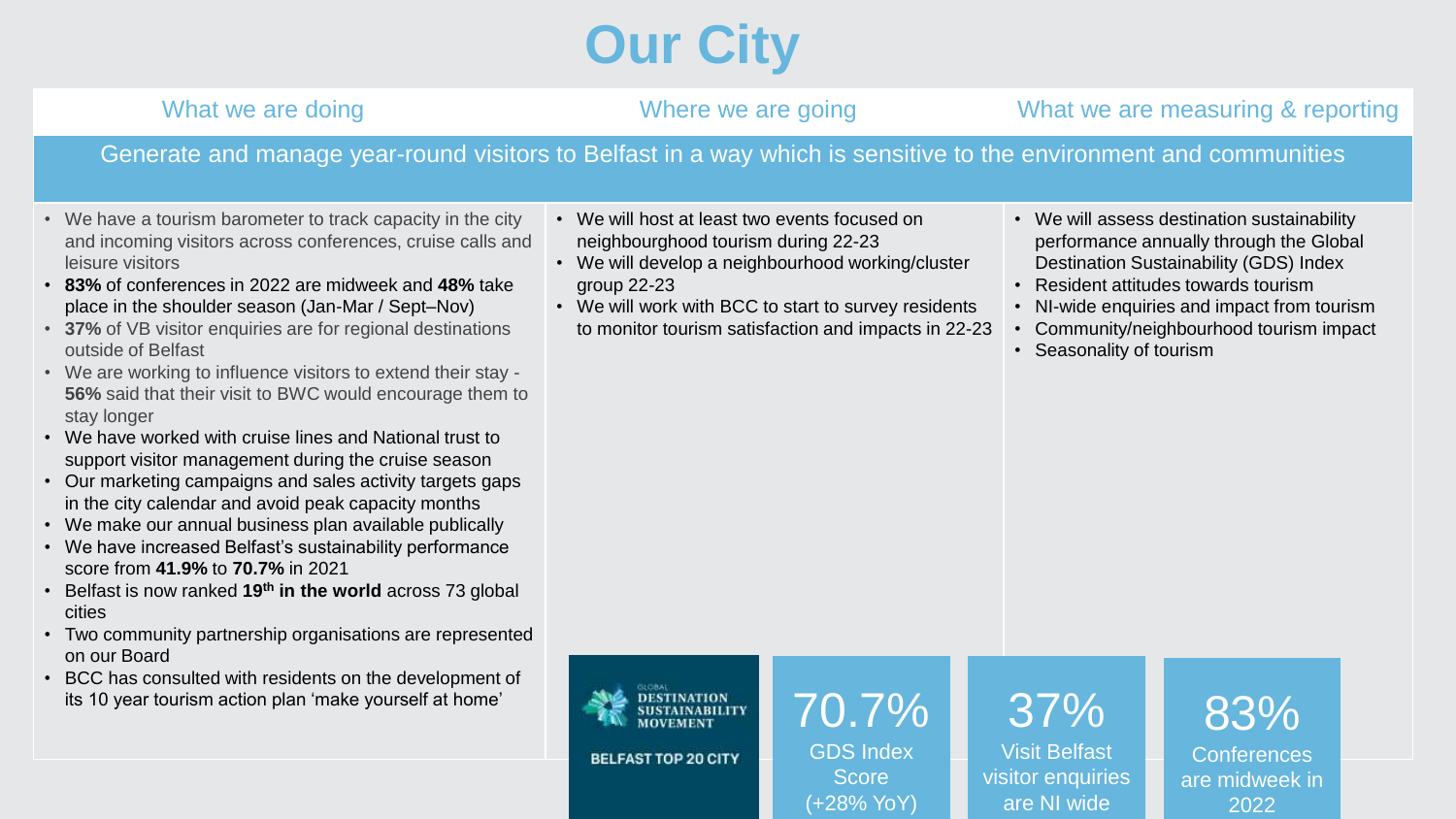# **Our City**

| What we are doing                                                                                                                                                                                                                                                                                                                                                                                                                                                                                                                                                                                                                                                                                                                                                                                                                                                                                                                                                                                                                                                                                                                                                     | Where we are going                                                                                                                                                                                                                                                                     | What we are measuring & reporting                                                                                             |
|-----------------------------------------------------------------------------------------------------------------------------------------------------------------------------------------------------------------------------------------------------------------------------------------------------------------------------------------------------------------------------------------------------------------------------------------------------------------------------------------------------------------------------------------------------------------------------------------------------------------------------------------------------------------------------------------------------------------------------------------------------------------------------------------------------------------------------------------------------------------------------------------------------------------------------------------------------------------------------------------------------------------------------------------------------------------------------------------------------------------------------------------------------------------------|----------------------------------------------------------------------------------------------------------------------------------------------------------------------------------------------------------------------------------------------------------------------------------------|-------------------------------------------------------------------------------------------------------------------------------|
|                                                                                                                                                                                                                                                                                                                                                                                                                                                                                                                                                                                                                                                                                                                                                                                                                                                                                                                                                                                                                                                                                                                                                                       | Promote Belfast as an accessible, inclusive and sustainable destination for all                                                                                                                                                                                                        |                                                                                                                               |
| <b>Diversity, Equality and Inclusion</b><br>• We are undertaking an accessibility audit of our Belfast<br>welcome centre and will put in place an improvement plan<br>for $22-23$<br>• 100% of VB staff have received inclusion training<br>• 100% of our core VIC staff are JAM card trained<br>• We have developed inclusion training for all Visit Belfast<br>staff and front of house hospitality and tourism staff as a<br>legacy of the Harkin summit 2022 in partnership with<br>Disability Action and Now Group as a legacy of the<br>summit - 102 hospitality professionals have completed it<br>• We provide advice and support to visitors, event<br>organisers and tour operators on accessible venues,<br>hotels and attractions across Belfast<br>• Our welcome centre has an access guide and is enabled<br>with Hearing loop functionality<br>• Our website has ReciteMe functionality<br>• Reflecting the diversity of Belfast as a city, Visit Belfast will<br>promotes attractions, events and activities for the<br>LGBTQI+ community, supporting the Belfast Agenda<br>vision of a city that is "welcoming, safe, fair and inclusive<br>for all" | • 100% of staff to be trained in equality and diversity<br>in 22-23<br>• 150 tourism/hospitality professionals to complete<br>the inclusion training developed by VB & Now<br>Group' for the Harkin summit in 2022<br>• We will develop a DEI action plan for Visit Belfast in<br>2023 | • Staff DEI training<br>• Accessibility performance and improvement<br>plan<br>• DEI action plan and performance<br>Friend of |

- vision of a city that is "welcoming, safe, fair and inclusive for all"
- We are a **'Friend of Mela' for 2022**  Northern Ireland's biggest authentic celebration of cultural diversity and work for promote culture and diversity within our company and across our marketing, communications and visitor servicing

Inclusion trained staff across the industry 100% VB staff inclusion trained

SUPPORTING CULTURAL DIVERSITY

102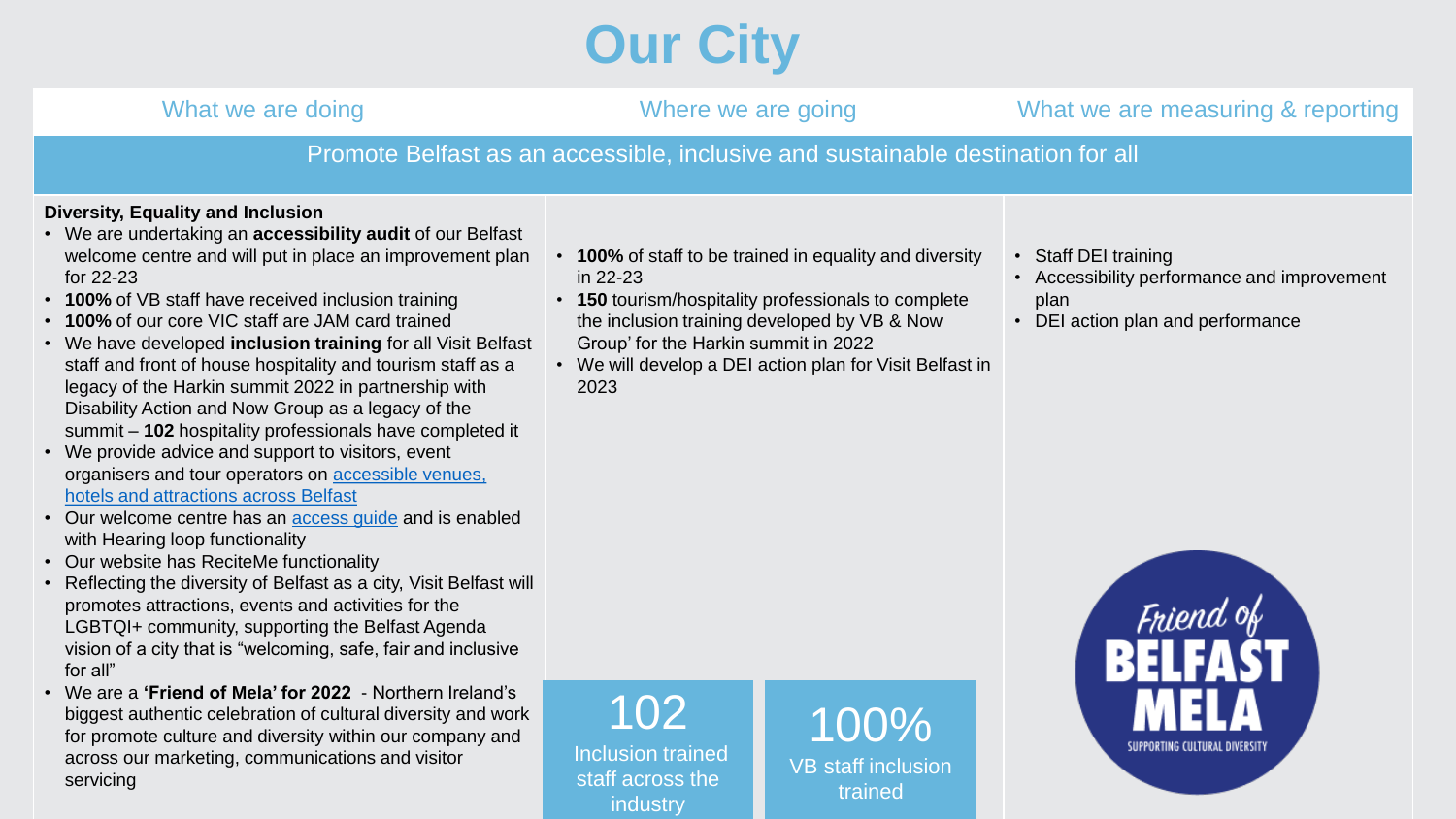# SUSTAINABLE **BELFAST**

 $\overline{\mathsf{F}}$  ramples of or action<br>action Examples of our work in

 $\mathbb{E}[\mathcal{E}^{\text{max}}(t)]$ 

Operational **June 2022**





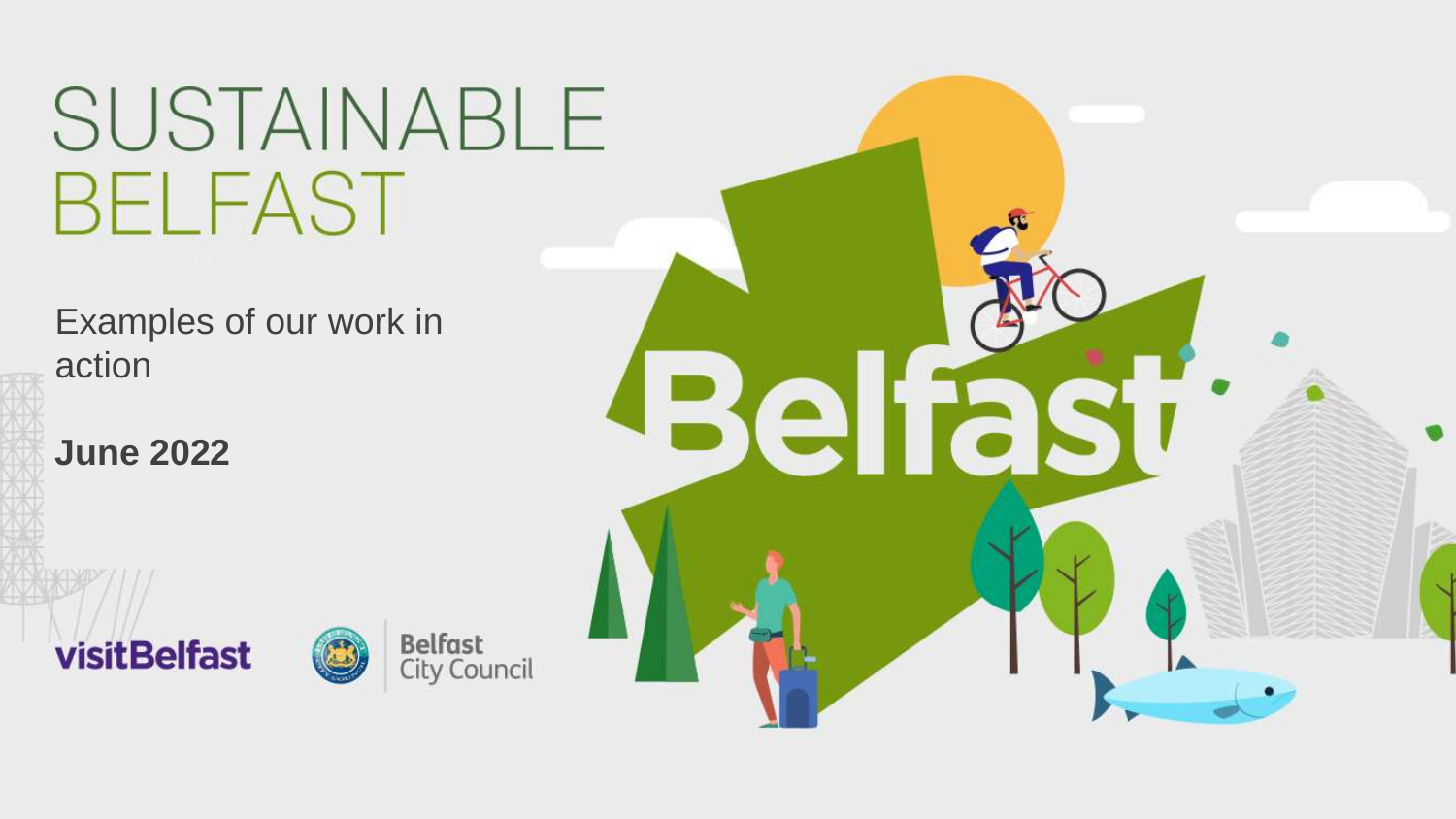# **In Action: Food Waste Resource Guide**

- To coincide with 'Stop Food Waste Day' Visit Belfast collated a [food waste resource](https://meetbelfast.com/food-waste) guide aimed at event organisers, hotels and restaurants. This included free resources such as:
- Food waste and carbon calculator (Guardians of Grub)
- Starter guide for businesses and tracking tool (Guardians of Grub)
- Belfast food donation options
- Ideas for reducing food waste at events
- Case studies

The guide was promoted on VB social channels and issued to all event organisers, hotels and restaurants on the 2022 'Stop food waste day'

## Resource Guide - Tackling Food Waste

Approximately one third of food produced globally is wasted (source: UN's Food and Agriculture Organization FAO). Food waste is a huge contributor to climate change, responsible for 8% of global greenhouse gases. Producing food takes a huge amount of water, land, energy and other resources which drives climate changes and affects us all. The good news is that by taking action to reduce avoidable food waste we can save money and have a big impact on our planet. We have created this food waste resource guide to help hotels, restaurants and event organisers with practical tips on what we can do to reduce food waste.



How Much Could You Save?



Benefits of Reducing Food Waste





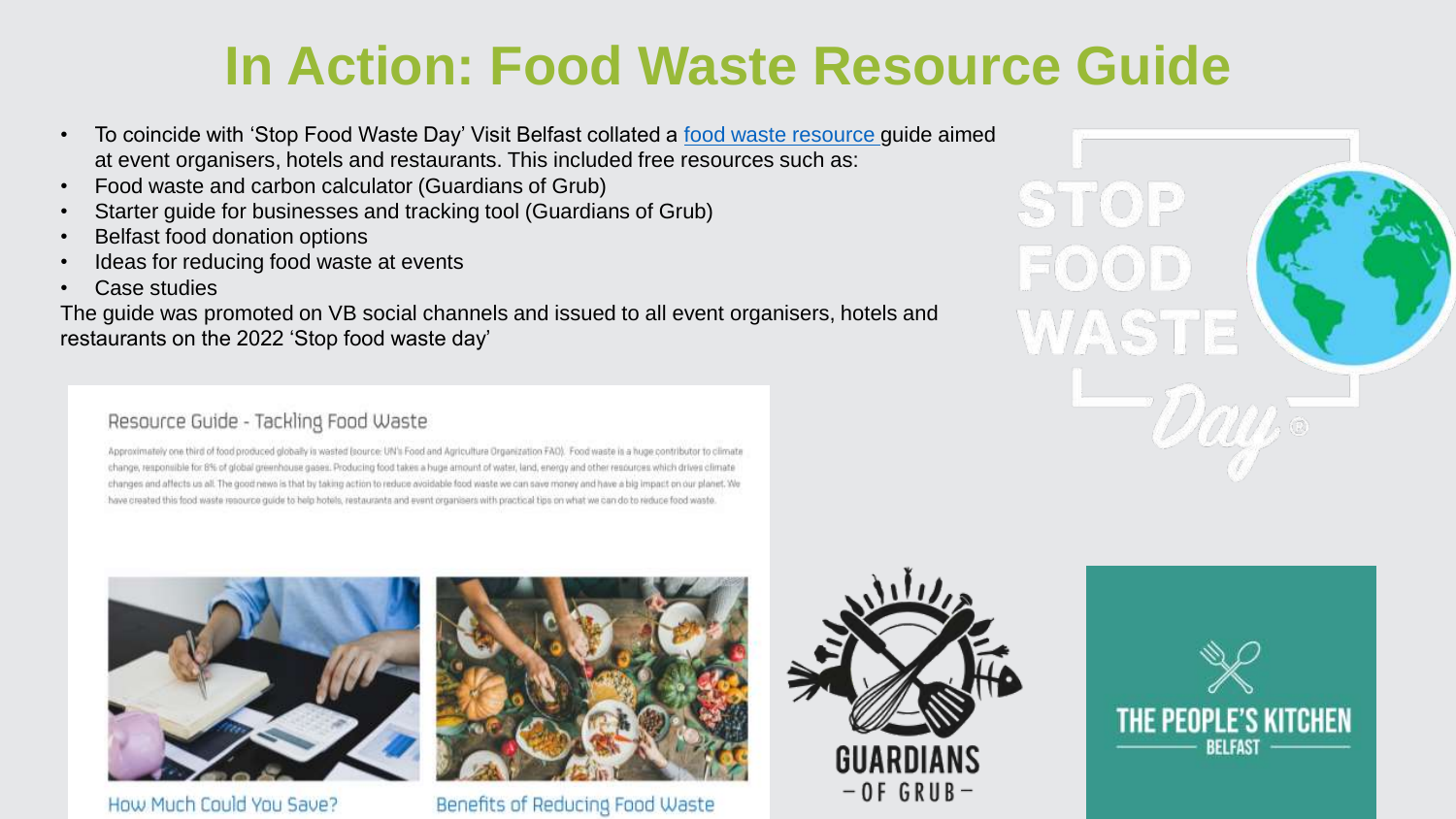# **In Action: Sustainable Choices**

**Sustainable Belfast Belfast Visitor Pass Green Attractions Sustainable Travel in Belfast and Beyond Sustainable Shopping Belfast Businesses with Online Shopping Top Vegetarian & Vegan Restaurants Green Tourism Green Attractions - NI Green Stays Green Restaurants** Enjoy the amazing outdoors **Independent Shops in Belfast Get Active** 





Discover these Green Tourism accredited attractions in and around Belfast



### **Get Active**

Be a champion of health and wellbeing by incorporating an active element to your conference or social program.



### Sustainable Shopping

**READ MORE** 

visitBelfast

Discover the brands in Belfast city centre that are committed to sustainability, reducing environmental impact and providing eco-friendly products.



### Inclusive Welcome

Ensuring a warm welcome for all, Visit Belfast offer advice on accessibility and inclusivity during your event.



### **READ MORE**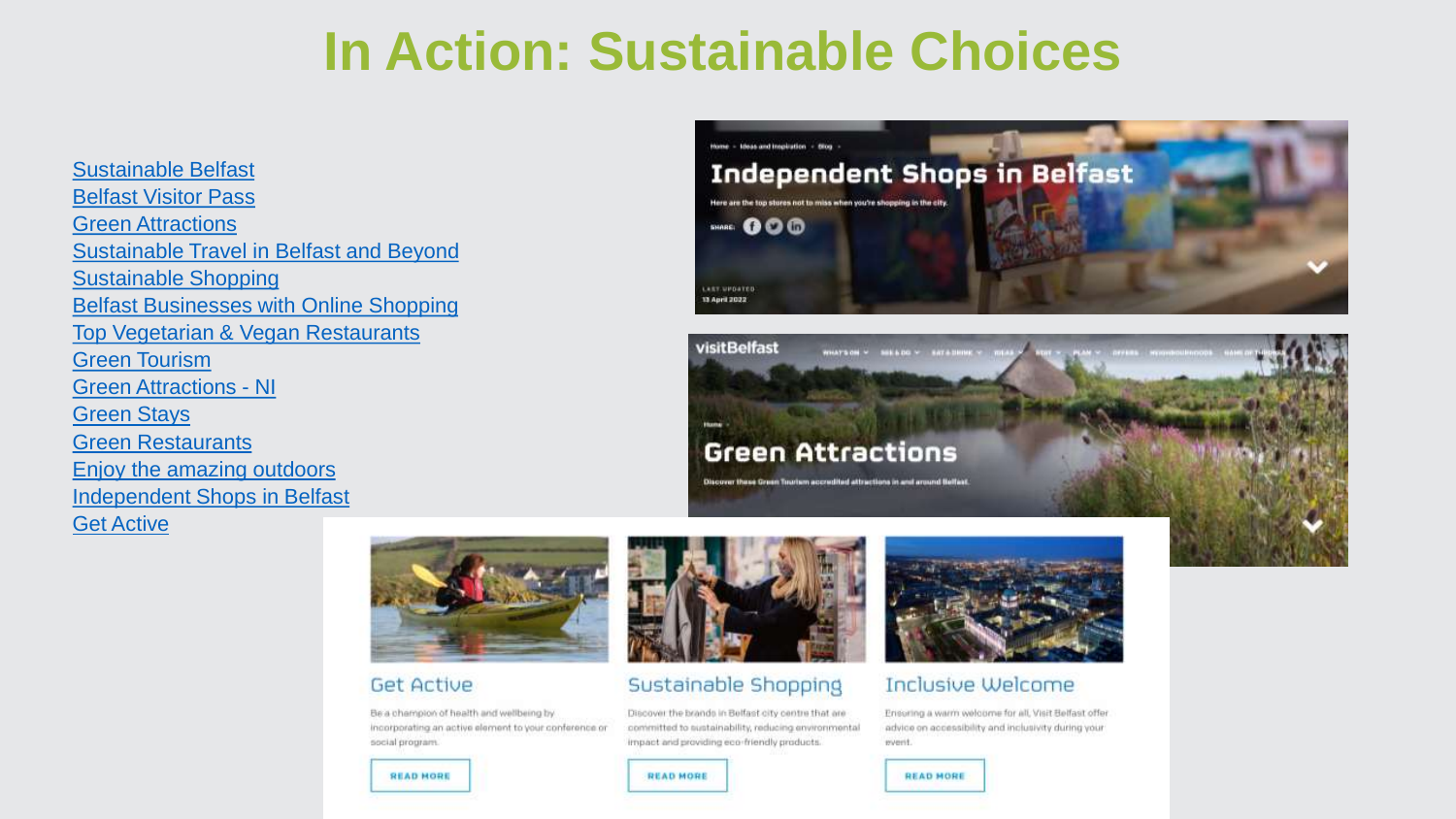# **visit Belfast**

# **In Action: Green Tourism Scheme**

Partnership and Accreditation Update – May 2022

### **HOTELS**

| Maldron Hotel Belfast City   |
|------------------------------|
| Maldron Hotel BIA            |
| Galgorm                      |
| Jurys Inn                    |
| Radisson Blu                 |
| Clayton Hotel                |
| <b>Strangford Arms Hotel</b> |
|                              |

The Fitzwilliam Hotel Belfast The Merchant Hotel Bullitt Hotel Titanic Hotel Belfast ETAP Hotel Belfast Holiday Inn Belfast City Centre Europa Hotel Grand Central Hotel Hilton Belfast Hampton by Hilton Belfast City Centre Holiday Inn Express Belfast Ibis Belfast City Centre Ibis Belfast Queen's Quarter Cordia Serviced Apartments Ramada by Wyndham Belfast Stormont Hotel AC Hotel Belfast The Malone Ten Square Hotel Crowne Plaza Hotel The Harrison

| GOLD          |
|---------------|
| GOLD          |
| SILVER        |
| <b>SILVER</b> |
| <b>SILVER</b> |
| <b>BRONZE</b> |
| BRONZE        |

| <b>ATTRACTIONS &amp; EXPERIENCES</b> |
|--------------------------------------|
| Belfast Zoo                          |
| DC Tours                             |
| Castle Espie Wildfowl & Wetlands     |
| Ark Open Farm                        |
| Ards Art Centre                      |

Colin Glen Trust Aunt Sandra's Candy Factory The Lost City Adventure Golf Discover Ulster Scots Agency EastSide Visitor Centre Eazy Riderz Ltd Ulster Museum The Belfast Gin and Spirits School Ltd St George's Market Titanic Belfast Smithfield Market W5 Linen Hall Library Áras Uí Chonghaile Belfastology Walking Tours Taste and Tour NI Belfast Hidden Tours Irish Tour Tickets Belfast City Sightseeing Ltd City Tours Belfast Crumlin Road Gaol

| <b>SILVER</b> |  |
|---------------|--|
| <b>SILVER</b> |  |
| <b>SILVER</b> |  |
| <b>BRONZE</b> |  |
| <b>BRONZE</b> |  |

## RESTAURANTS, BARS AND RETAIL

Café Parisien Fratelli Belfast Margot Fountain Lane Henrys Pug Uglys The Jailhouse Whites Tavern & The Oyster Rooms On the Square Emporium

## **VENUES**

ICC Belfast

SILVER

Assembly Buildings Belfast Metropolitan College Stranmillis University College Queen's University Belfast Ulster Hall Black Box QFT Lyric Theatre Clifton House Conference Centre

## EVENTS

Bespoke Business Events Event-ful Northern Ireland Science Festival Young at Art Belfast City Marathon Ltd

### TRANSPORT

George Best Belfast City Airport **Translink**